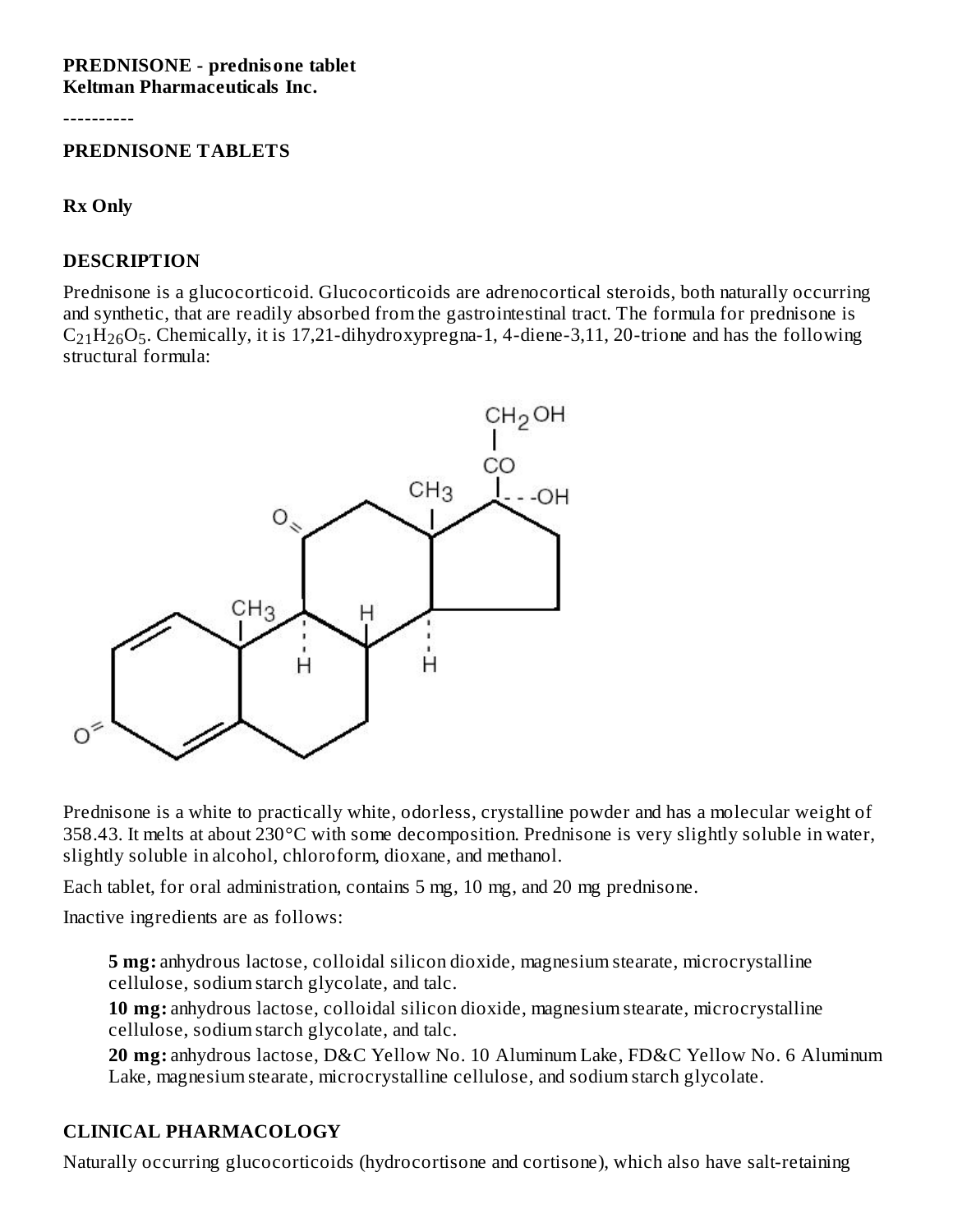properties, are used as replacement therapy in adrenocortical deficiency states. Their synthetic analogs, such as prednisone, are primarily used for their potent antiinflammatory effects in disorders of many organ systems.

Glucocorticoids, such as prednisone, cause profound and varied metabolic effects. In addition, they modify the body's immune response to diverse stimuli.

## **INDICATIONS AND USAGE**

Prednisone tablets are indicated in the following conditions:

*Endocrine disorders:* primary or secondary adrenocortical insufficiency (hydrocortisone or cortisone is the first choice; synthetic analogs may be used in conjunction with mineralocorticoids where applicable; in infancy mineralocorticoid supplementation is of particular importance), congenital adrenal hyperplasia, nonsuppurative thyroiditis, hypercalcemia associated with cancer.

*Rheumatic disorders:* as adjunctive therapy for short-term administration (to tide the patient over an acute episode or exacerbation) in; psoriatic arthritis; rheumatoid arthritis, including juvenile rheumatoid arthritis (selected cases may require low-dose maintenance therapy); ankylosing spondylitis; acute and subacute bursitis; acute nonspecific tenosynovitis; acute gouty arthritis; post-traumatic osteoarthritis; synovitis of osteoarthritis; epicondylitis.

*Collagen diseases:* during an exacerbation or as maintenance therapy in selected cases of: systemic lupus erythematosus, acute rheumatic carditis.

*Dermatologic diseases:* pemphigus, bullous dermatitis herpetiformis, severe erythema multiforme (Stevens-Johnson syndrome), exfoliative dermatitis, mycosis fungoides, severe seborrheic dermatitis.

*Allergic states:* control of severe or incapacitating allergic conditions intractable to adequate trials of conventional treatment: seasonal or perennial allergic rhinitis, serum sickness, bronchial asthma, contact dermatitis, atopic dematitis, drug hypersensitivity reactions.

*Ophthalmic diseases:* severe acute and chronic allergic and inflammatory processes involving the eye and its adnexa, such as: allergic conjunctivitis, keratitis, allergic corneal marginal ulcers, herpes zoster ophthalmicus, iritis and iridocyclitis, chorioretinitis, anterior segment inflammation, diffuse posterior uveitis and choroiditis, optic neuritis, sympathetic ophthalmia.

*Respiratory diseases:* symptomatic sarcoidosis, Loeffler's syndrome not manageable by other means, berylliosis, fulminating or disseminated pulmonary tuberculosis when used concurrently with appropriate antituberculous chemotherapy, aspiration pneumonitis.

*Hematologic disorders:* Idiopathic thrombocytopenic purpura in adults, secondary thrombocytopenia in adults, acquired (autoimmune) hemolytic anemia, eythroblastopenia (RBC anemia), congenital (erythroid) hypoplastic anemia.

*Neoplastic diseases:* for palliative management of: leukemias and lymphomas in adults, acute leukemia of childhood.

*Edematous states:* to induce a diuresis or remission of proteinuria in the nephrotic syndrome, without uremia, of the idiopathic type or that due to lupus erythematosus.

*Gastrointestinal diseases:* to tide the patient over a critical period of the disease in: ulcerative colitis, regional enteritis.

*Miscellaneous:* tuberculous meningitis with subarachnoid block or impending block when used concurrently with appropriate antituberculous chemotherapy, trichinosis with neurologic or myocardial involvement.

In addition to the above indications, prednisone tablets are indicated for systemic dermatomyositis (polymyositis).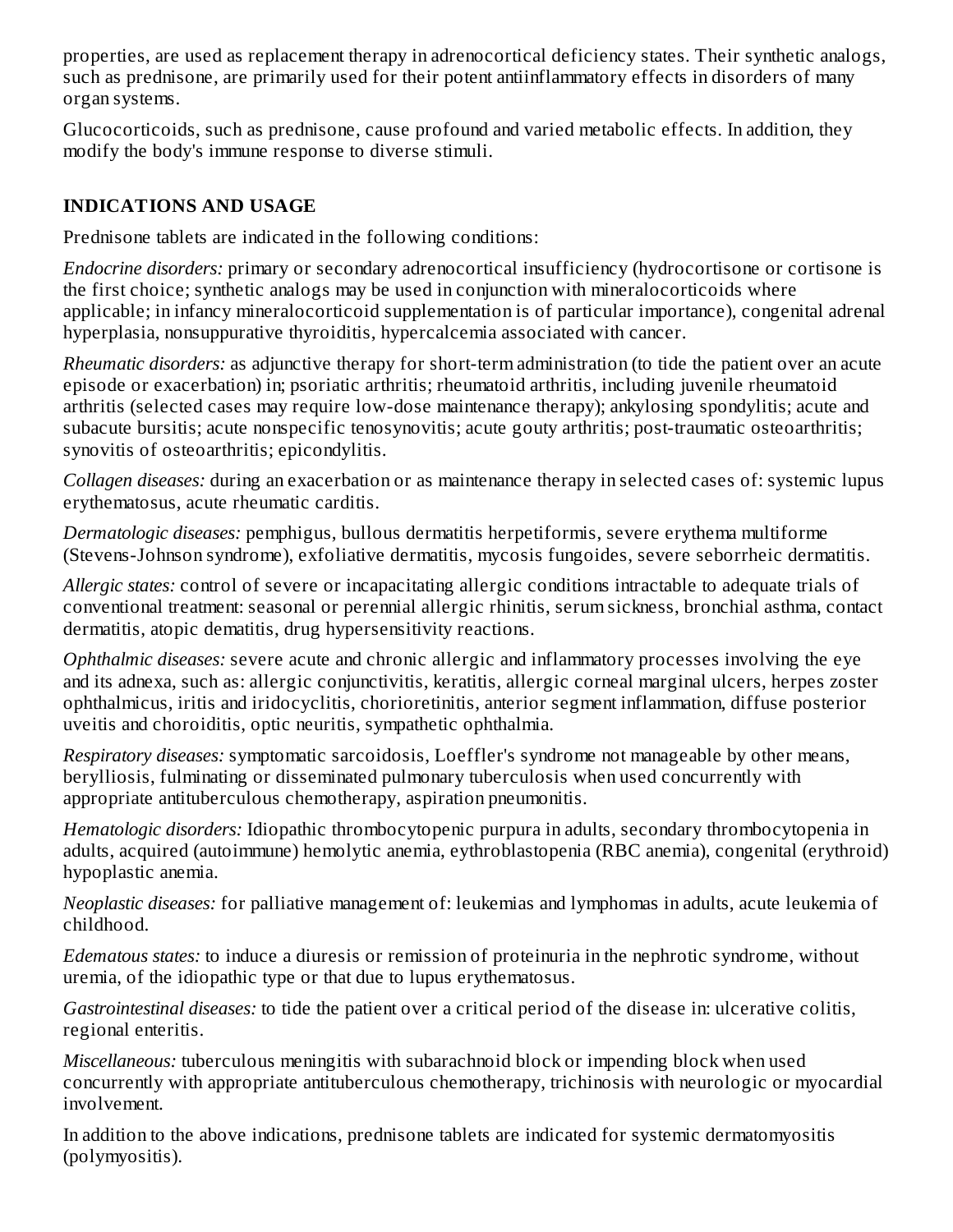## **CONTRAINDICATIONS**

Prednisone tablets are contraindicated in systemic fungal infections.

### **WARNINGS**

In patients on corticosteroid therapy subjected to unusual stress, increased dosage of rapidly acting corticosteroids before, during and after the stressful situation is indicated.

Corticosteroids may mask some signs of infection and new infections may appear during their use. There may be decreased resistance and inability to localize infection when corticosteroids are used.

Prolonged use of corticosteroids may produce posterior subcapsular cataracts, glaucoma with possible damage to the optic nerves, and may enhance the establishment of secondary ocular infections due to fungi or viruses.

Average and large doses of hydrocortisone or cortisone can cause elevation of blood pressure, salt and water retention, and increased excretion of potassium. These effects are less likely to occur with the synthetic derivatives except when used in large doses. Dietary salt restriction and potassium supplementation may be necessary. All corticosteroids increase calcium excretion.

*While on corticosteroid therapy, patients should not be vaccinated against smallpox. Other immunization procedures should not be undertaken in patients who are on corticosteroids, especially on high doses, because of possible hazards of neurological complications and a lack of antibody response.*

Persons who are on drugs that suppress the immune system are more susceptible to infections than healthy individuals. Chickenpox and measles, for example, can have a more serious or even fatal course in non-immune children or adults on corticosteroids. In such children or adults who have not had these diseases, particular care should be taken to avoid exposure. How the dose, route, and duration of corticosteroid administration affects the risk of developing a disseminated infection is not known. The contribution of the underlying disease and/or prior corticosteroid treatment to the risk is also not known. If exposed to chickenpox, prophylaxis with varicella-zoster immune globulin (VZIG) may be indicated. If exposed to measles, prophylaxis with pooled intravenous immunoglobulin (IG) may be indicated. (See the respective package inserts for complete VZIG and IG prescribing information.) If chickenpox develops, treatment with antiviral agents may be considered.

The use of prednisone tablets in active tuberculosis should be restricted to those cases of fulminating or disseminated tuberculosis in which the corticosteroid is used for the management of the disease in conjunction with an appropriate antituberculous regimen.

If corticosteroids are indicated in patients with latent tuberculosis or tuberculin reactivity, close observation is necessary as reactivation of the disease may occur. During prolonged corticosteroid therapy, these patients should receive chemoprophylaxis.

*Usage in Pregnancy:* Since adequate human reproduction studies have not been done with corticosteroids, the use of these drugs in pregnancy, nursing mothers or women of childbearing potential requires that the possible benefits of the drug be weighed against the potential hazards to the mother and embryo or fetus. Infants born of mothers who have received substantial doses of corticosteroids during pregnancy should be carefully observed for signs of hypoadrenalism.

## **PRECAUTIONS**

*General:* Drug-induced, secondary adrenocortical insufficiency may be minimized by gradual reduction of dosage. This type of relative insufficiency may persist for months after discontinuation of therapy; therefore, in any situation of stress occurring during that period, hormone therapy should be reinstituted. Since mineralocorticoid secretion may be impaired, salt and/or a mineralocorticoid should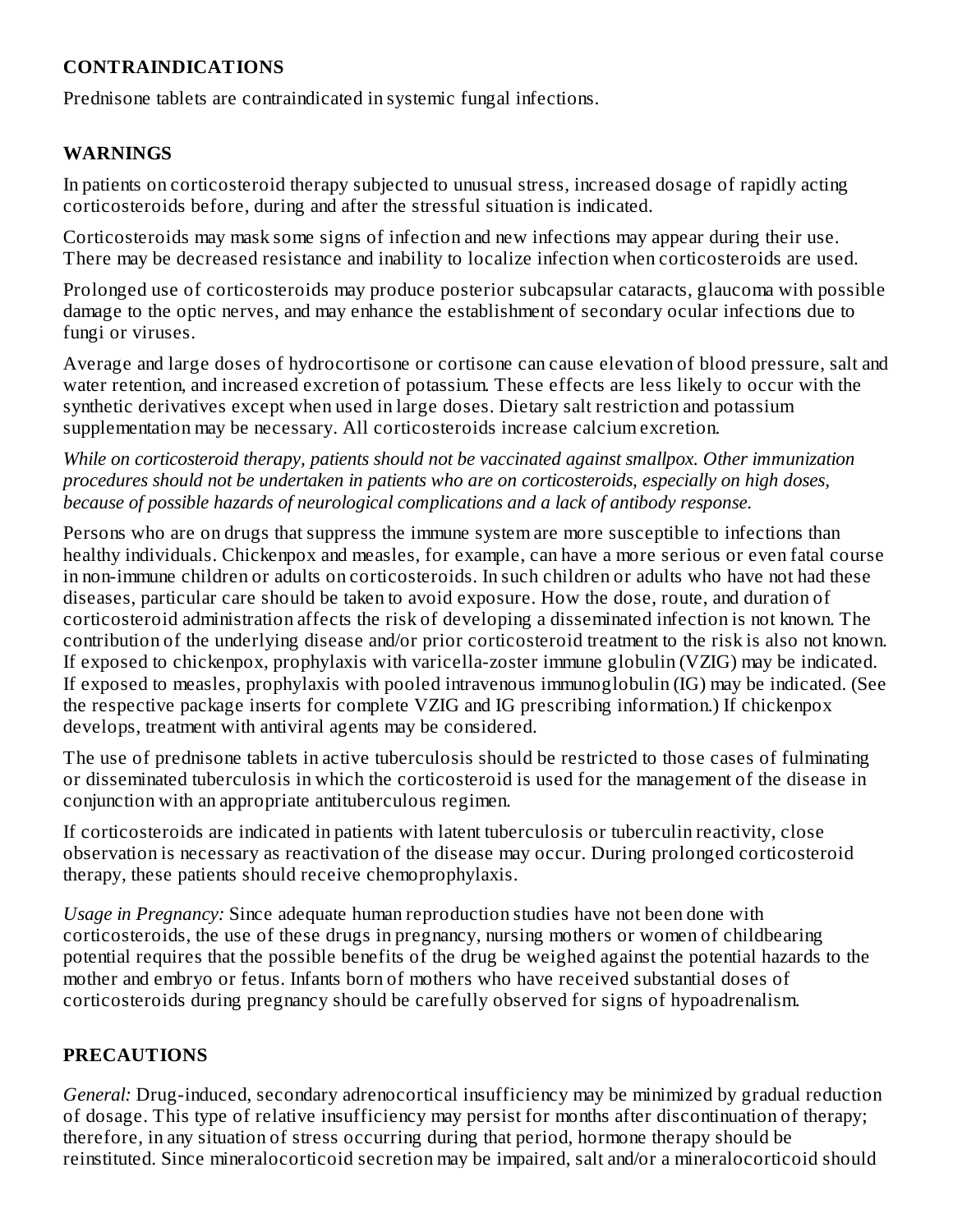be administered concurrently.

There is an enhanced effect of corticosteroids on patients with hypothyroidism and in those with cirrhosis.

Corticosteroids should be used cautiously in patients with ocular herpes simplex because of possible corneal perforation.

The lowest possible dose of corticosteroid should be used to control the condition under treatment, and when reduction in dosage is possible, the reduction should be gradual.

Psychic derangements may appear when corticosteroids are used, ranging from euphoria, insomnia, mood swings, personality changes, and severe depression, to frank psychotic manifestations. Also, existing emotional instability or psychotic tendencies may be aggravated by corticosteroids.

Aspirin should be used cautiously in conjunction with corticosteroids in hypoprothrombinemia.

Steroids should be used with caution in: nonspecific ulcerative colitis, if there is a probability of impending perforation, abscess or other pyogenic infection; diverticulitis; fresh intestinal anastomosis; active or latent peptic ulcer; renal insufficiency; hypertension; osteoporosis; and myasthenia gravis.

Growth and development of infants and children on prolonged corticosteroid therapy should be carefully observed.

**Information for Patients:** Persons who are on immunosuppressant doses of corticosteroids should be warned to avoid exposure to chickenpox or measles. Patients should also be advised that if they are exposed, medical advice should be sought without delay.

# **ADVERSE REACTIONS**

*Fluid and electrolyte disturbances:* sodium retention, fluid retention, congestive heart failure in susceptible patients, potassium loss, hypokalemic alkalosis, hypertension.

*Musculoskeletal:* muscle weakness, steroid myopathy, loss of muscle mass, osteoporosis, vertebral compression fractures, aseptic necrosis of femoral and humeral heads, pathological fracture of long bones.

*Gastrointestinal:* peptic ulcer with possible perforation and hemorrhage, pancreatitis, abdominal distention, ulcerative esophagitis.

*Dermatologic:* impaired wound healing, thin fragile skin, petechiae and ecchymoses, facial erythema, increased sweating, may suppress reactions to skin tests.

*Neurological:* convulsions, increased intracranial pressure with papilledema (pseudotumor cerebri) usually after treatment, vertigo, headache.

*Endocrine:* menstrual irregularities; development of cushingoid state; suppression of growth in children; secondary adrenocortical and pituitary unresponsiveness, particularly in times of stress, as in trauma, surgery or illness; decreased carbohydrate tolerance; manifestations of latent diabetes mellitus; increased requirements for insulin or oral hypoglycemic agents in diabetics.

*Ophthalmic:* posterior subcapsular cataracts, increased intraocular pressure, glaucoma, exophthalmos.

*Metabolic:* negative nitrogen balance due to protein catabolism.

# **DOSAGE AND ADMINISTRATION**

Dosage of prednisone tablets should be individualized according to the severity of the disease and the response of the patient. For infants and children, the recommended dosage should be governed by the same considerations rather than strict adherence to the ratio indicated by age or body weight.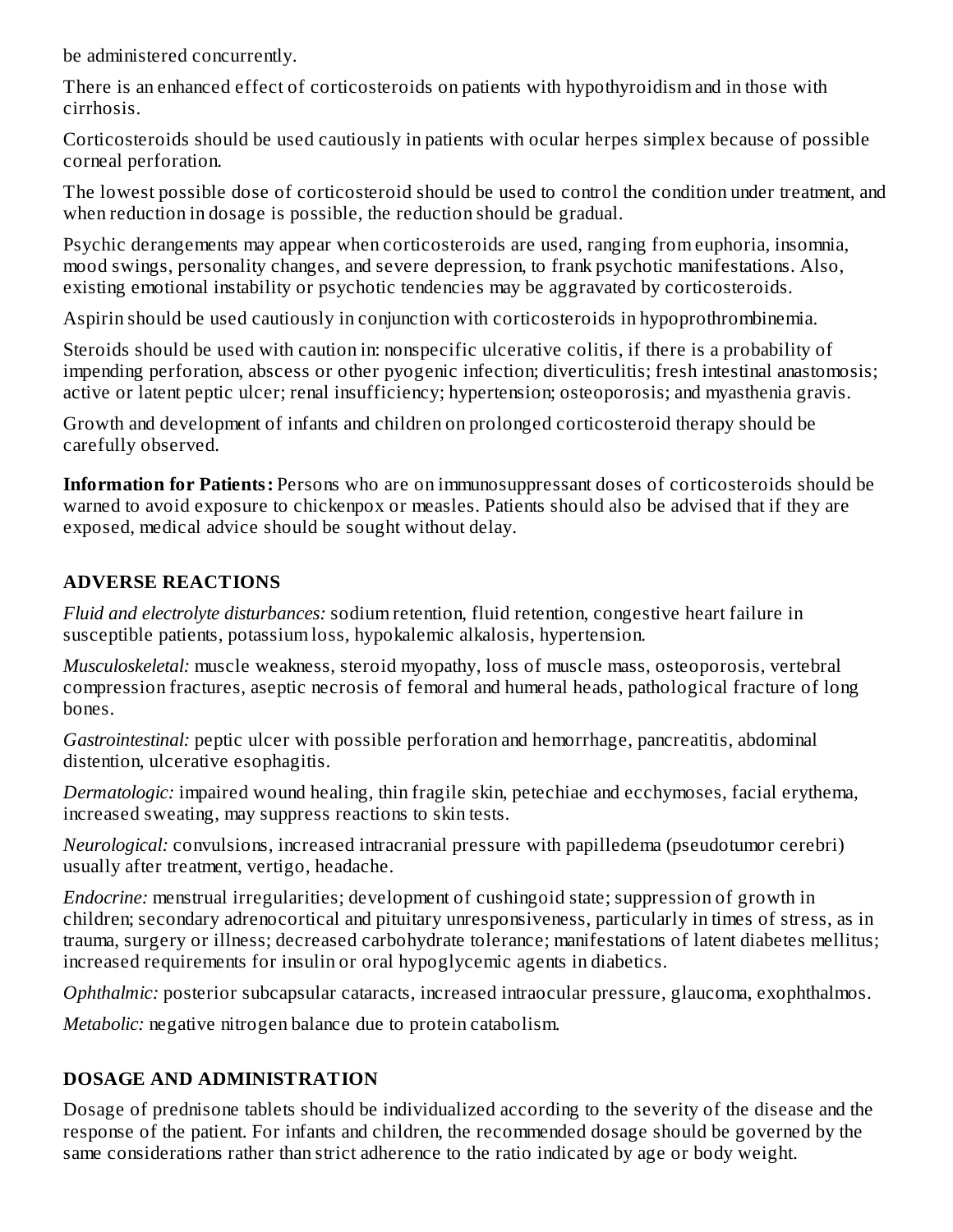Hormone therapy is an adjunct to, and not a replacement for conventional therapy.

Dosage should be decreased or discontinued gradually when the drug has been administered for more than a few days.

The severity, prognosis, expected duration of the disease, and the reaction of the patient to medication are primary factors in determining dosage.

If a period of spontaneous remission occurs in a chronic condition, treatment should be discontinued.

Blood pressure, body weight, routine laboratory studies, including two-hour postprandial blood glucose and serum potassium, and a chest X-ray should be obtained at regular intervals during prolonged therapy. Upper Gl X-rays are desirable in patients with known or suspected peptic ulcer disease.

The initial dosage of prednisone may vary from 5 mg to 60 mg per day, depending on the specific disease entity being treated. In situations of less severity lower doses will generally suffice, while in selected patients higher initial doses may be required. The initial dosage should be maintained or adjusted until a satisfactory response is noted. If after a reasonable period of time there is a lack of satisfactory clinical response, prednisone should be discontinued and the patient transferred to other appropriate therapy. **IT SHOULD BE EMPHASIZED THAT DOSAGE REQUIREMENTS ARE VARIABLE AND MUST BE INDIVIDUALIZED ON THE BASIS OF THE DISEASE UNDER TREATMENT AND THE RESPONSE OF THE PATIENT.** After a favorable response is noted, the proper maintenance dosage should be determined by decreasing the initial drug dosage in small decrements at appropriate time intervals until the lowest dosage which will maintain an adequate clinical response is reached. It should be kept in mind that constant monitoring is needed in regard to drug dosage. Included in the situations which may make dosage adjustment necessary are changes in clinical status secondary to remissions or exacerbations in the disease process, the patient's individual drug responsiveness, and the effect of patient exposure to stressful situations not directly related to the disease entity under treatment; in this latter situation it may be necessary to increase the dosage of prednisone for a period of time consistent with the patient's condition. If after long-term therapy the drug is to be stopped, it is recommended that it be withdrawn gradually rather than abruptly.

## **HOW SUPPLIED**

Prednisone Tablets USP, 5 mg: White, round tablets, scored on one side and "West-ward 475" debossed on the other side. Each tablet contains 5 mg of prednisone for oral administration.

Prednisone Tablets USP, 10 mg: White, round tablets, scored on one side and "West-ward 473" debossed on the other side. Each tablet contains 10 mg of prednisone for oral administration.

Prednisone Tablets USP, 20 mg: Peach colored, round tablets, scored on one side and "Westward 477" debossed on the other side. Each tablet contains 20 mg of prednisone for oral administration.

They are supplied by **Keltman Pharmaceuticals Inc.** as follows:

| <b>NDC</b>       | <b>Strength</b> | <b>Quantity/Form</b>                     | Color         | Source<br>Prod.<br>Code |
|------------------|-----------------|------------------------------------------|---------------|-------------------------|
| 68387-240-<br>10 | $20 \text{ mg}$ | 10 Tablets in a Plastic<br><b>Bottle</b> | <b>ORANGE</b> | 0143-1477               |
| 68387-240-<br>25 | $20 \text{ mg}$ | 25 Tablets in a Plastic<br><b>Bottle</b> | <b>ORANGE</b> | 0143-1477               |
| 68387-241-<br>15 | $10 \text{ mg}$ | 15 Tablets in a Plastic<br><b>Bottle</b> | WHITE         | 0143-1473               |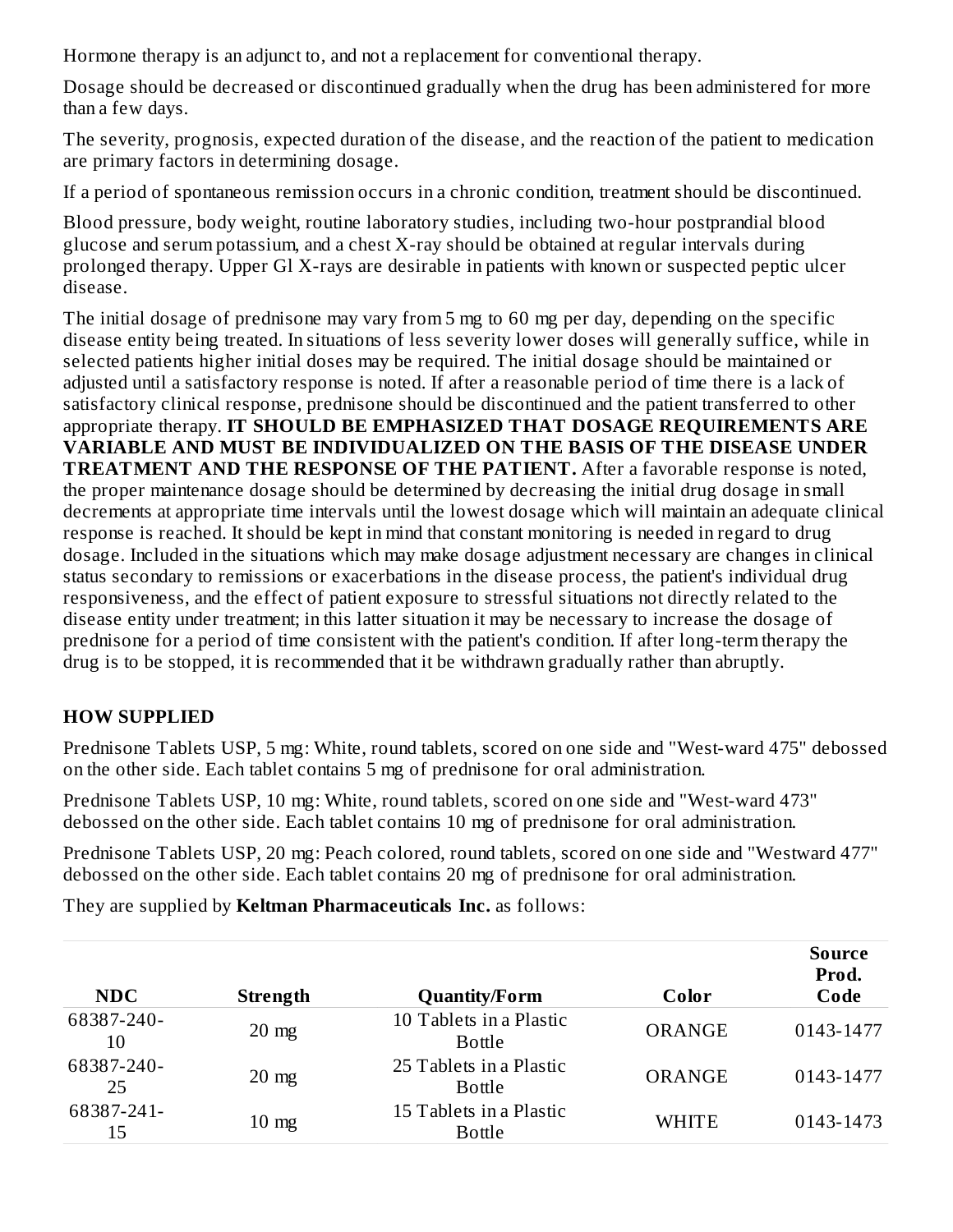Store at 20°-25°C (68°-77°F) [See USP Controlled Room Temperature]. Protect from light and moisture.

Dispense in a tight, light-resistant container as defined in the USP using a child-resistant closure.

Manufactured for: **West-ward Pharmaceutical Corp.** Eatontown. NJ 07724

This Product was Repackaged By Sandhills Packaging for:

# **Keltman Pharmaceuticals Inc.**

1 Lakeland Square, Suite A Flowood, MS 39232 United States

#### **Label Image for 10mg**



**Label Image for 20mg**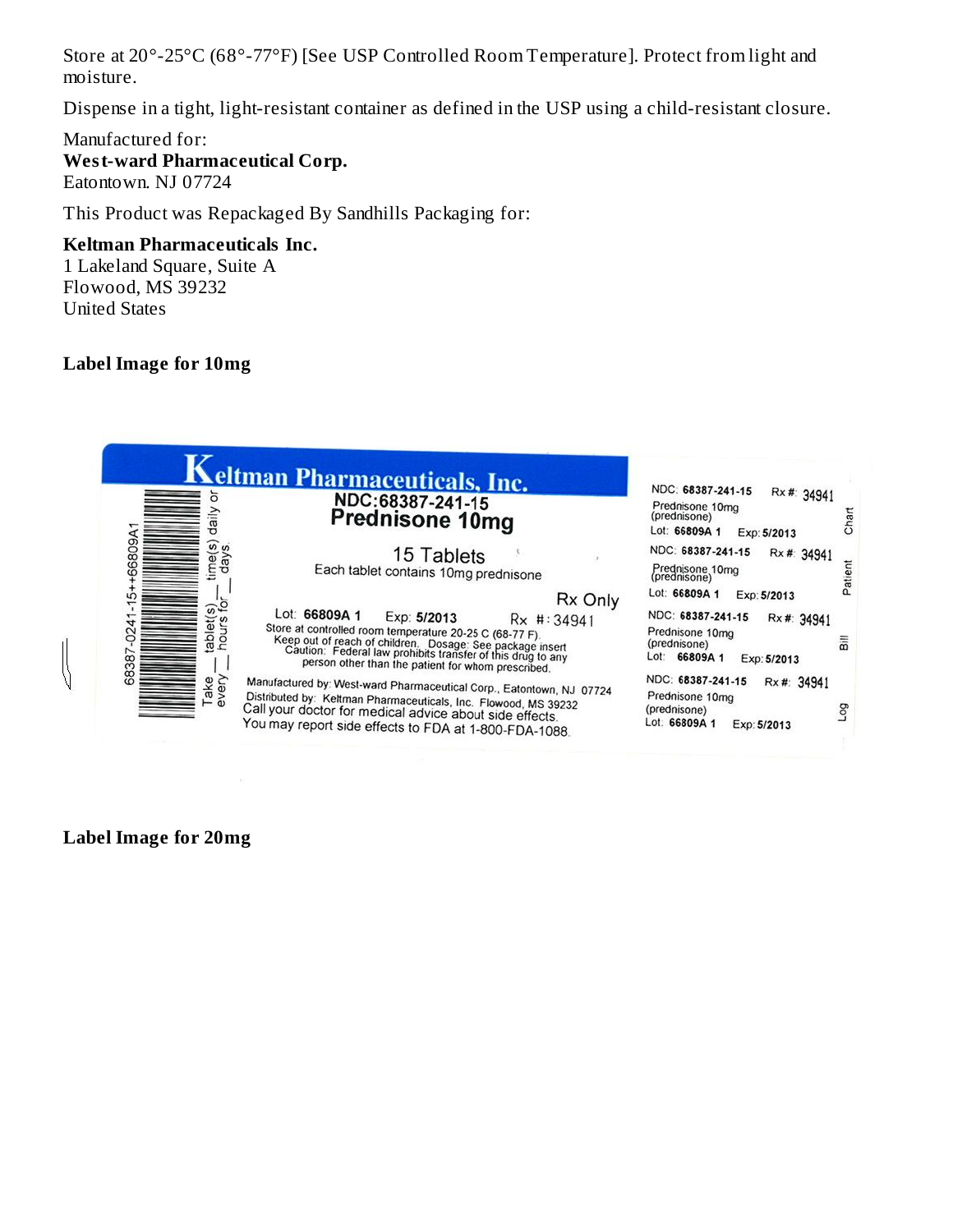| <b>Keltman Pharmaceuticals, Inc.</b><br>NDC:<br>$68387 - 240 - 10$                                                                                                                                                                                                                                                          | NDC 68387-240-10<br>Rx#: 168280<br>Prednisone 20mg<br>(prednisone)                                       |
|-----------------------------------------------------------------------------------------------------------------------------------------------------------------------------------------------------------------------------------------------------------------------------------------------------------------------------|----------------------------------------------------------------------------------------------------------|
| Prednisone 20mg<br>တ                                                                                                                                                                                                                                                                                                        | Chart<br>Lot 64249A 1<br>Exp: 2/2012<br>NDC: 68387-240-10<br>Rx# 168280                                  |
| O<br>10 Tablets<br>₩<br>$\overline{ }$<br>Each tablet contains 20mg prednisone<br>S<br>Rx Only<br>Lot: 64249A 1                                                                                                                                                                                                             | Prednisone 20mg<br>Patient<br>(prednisone)<br>Lot: 64249A 1<br>Exp: 2/2012                               |
| Exp: 2/2012<br>Rx# 168280<br>Store at controlled room temperature 20-25 C (68-77 F).                                                                                                                                                                                                                                        | NDC:68387-240-10<br>Rx# 168280<br>Prednisone 20mg<br>룲<br>(prednisone)<br>Lot: 64249A 1<br>Exp: 2/2012   |
| Keep out of reach children. Dosage: See package insert<br>Caution: Federal law prohibits transfer of this drug to any<br>person other than the patient for whom prescribed.<br>ರಾ<br>Manufactured by West-ward Pharmaceutical Corp., Eatontown, NJ 07724<br>Distributed by: Keltman Pharmaceuticals, Inc. Flowood, MS 39232 | NDC 68387-240-10<br>Rx# 168280<br>Prednisone 20mg<br>g<br>(prednisone)<br>Lot: 64249A 1<br>ExD<br>2/2012 |

| <b>PREDNISONE</b><br>prednisone tablet                          |                                      |                                                               |                     |                   |                              |          |  |
|-----------------------------------------------------------------|--------------------------------------|---------------------------------------------------------------|---------------------|-------------------|------------------------------|----------|--|
|                                                                 |                                      |                                                               |                     |                   |                              |          |  |
| <b>Product Information</b>                                      |                                      |                                                               |                     |                   |                              |          |  |
| Product Type                                                    |                                      | HUMAN PRESCRIPTION DRUG                                       | Item Code (Source)  |                   | NDC:68387-240(NDC:0143-1477) |          |  |
| <b>Route of Administration</b>                                  |                                      | ORAL                                                          |                     |                   |                              |          |  |
|                                                                 |                                      |                                                               |                     |                   |                              |          |  |
| <b>Active Ingredient/Active Moiety</b>                          |                                      |                                                               |                     |                   |                              |          |  |
|                                                                 |                                      | <b>Ingredient Name</b>                                        |                     |                   | <b>Basis of Strength</b>     | Strength |  |
|                                                                 |                                      | PREDNISONE (UNII: VB0R961HZT) (PREDNISONE - UNII: VB0R961HZT) |                     | <b>PREDNISONE</b> |                              | $20$ mg  |  |
|                                                                 |                                      |                                                               |                     |                   |                              |          |  |
|                                                                 |                                      |                                                               |                     |                   |                              |          |  |
| <b>Inactive Ingredients</b>                                     |                                      |                                                               |                     |                   |                              | Strength |  |
| <b>Ingredient Name</b><br>ANHYDROUS LACTOSE (UNII: 3SY5LH9 PMK) |                                      |                                                               |                     |                   |                              |          |  |
|                                                                 | D&C YELLOW NO. 10 (UNII: 35SW5USQ3G) |                                                               |                     |                   |                              |          |  |
| FD&C YELLOW NO. 6 (UNII: H77VEI93A8)                            |                                      |                                                               |                     |                   |                              |          |  |
| MAGNESIUM STEARATE (UNII: 70097M6I30)                           |                                      |                                                               |                     |                   |                              |          |  |
| CELLULOSE, MICRO CRYSTALLINE (UNII: OP1R32D61U)                 |                                      |                                                               |                     |                   |                              |          |  |
|                                                                 |                                      | SODIUM STARCH GLYCOLATE TYPE A POTATO (UNII: 5856J3G2A2)      |                     |                   |                              |          |  |
|                                                                 |                                      |                                                               |                     |                   |                              |          |  |
| <b>Product Characteristics</b>                                  |                                      |                                                               |                     |                   |                              |          |  |
| Color                                                           | ORANGE (ORANGE)                      |                                                               | <b>Score</b>        |                   | 2 pieces                     |          |  |
| <b>Shape</b>                                                    | ROUND (ROUND)                        |                                                               | <b>Size</b>         |                   | 9mm                          |          |  |
| Flavor                                                          |                                      |                                                               | <b>Imprint Code</b> |                   | Westward;477                 |          |  |
| Contains                                                        |                                      |                                                               |                     |                   |                              |          |  |
|                                                                 |                                      |                                                               |                     |                   |                              |          |  |
|                                                                 |                                      |                                                               |                     |                   |                              |          |  |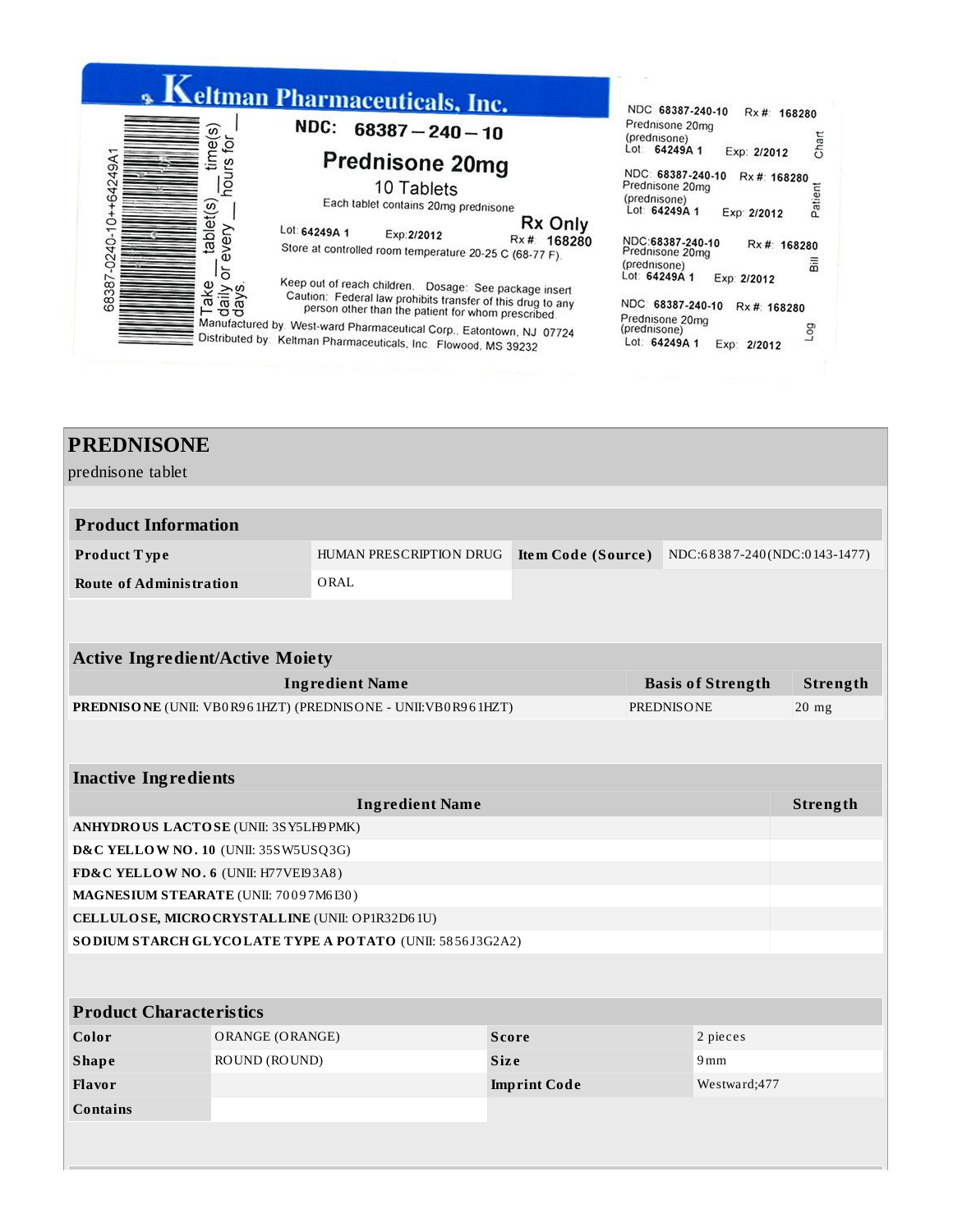| Packaging                                       |                            |                                                               |                     |                             |                              |                           |  |
|-------------------------------------------------|----------------------------|---------------------------------------------------------------|---------------------|-----------------------------|------------------------------|---------------------------|--|
| <b>Item Code</b><br>$\#$                        | <b>Package Description</b> |                                                               |                     | <b>Marketing Start Date</b> |                              | <b>Marketing End Date</b> |  |
| 1 NDC:68387-240-10                              |                            | 10 in 1 BOTTLE, PLASTIC                                       |                     |                             |                              |                           |  |
| 2 NDC:68387-240-25                              |                            | 25 in 1 BOTTLE, PLASTIC                                       |                     |                             |                              |                           |  |
|                                                 |                            |                                                               |                     |                             |                              |                           |  |
| <b>Marketing Information</b>                    |                            |                                                               |                     |                             |                              |                           |  |
| <b>Marketing Category</b>                       |                            | <b>Application Number or Monograph Citation</b>               |                     | <b>Marketing Start Date</b> |                              | <b>Marketing End Date</b> |  |
| <b>ANDA</b>                                     | ANDA083677                 |                                                               |                     | 04/23/2007                  |                              |                           |  |
|                                                 |                            |                                                               |                     |                             |                              |                           |  |
|                                                 |                            |                                                               |                     |                             |                              |                           |  |
| <b>PREDNISONE</b>                               |                            |                                                               |                     |                             |                              |                           |  |
| prednisone tablet                               |                            |                                                               |                     |                             |                              |                           |  |
|                                                 |                            |                                                               |                     |                             |                              |                           |  |
| <b>Product Information</b>                      |                            |                                                               |                     |                             |                              |                           |  |
| Product Type                                    |                            | HUMAN PRESCRIPTION DRUG                                       |                     | Item Code (Source)          | NDC:68387-241(NDC:0143-1473) |                           |  |
| <b>Route of Administration</b>                  |                            | ORAL                                                          |                     |                             |                              |                           |  |
|                                                 |                            |                                                               |                     |                             |                              |                           |  |
|                                                 |                            |                                                               |                     |                             |                              |                           |  |
| <b>Active Ingredient/Active Moiety</b>          |                            |                                                               |                     |                             |                              |                           |  |
|                                                 |                            | <b>Ingredient Name</b>                                        |                     |                             | <b>Basis of Strength</b>     | Strength                  |  |
|                                                 |                            | PREDNISONE (UNII: VB0R961HZT) (PREDNISONE - UNII: VB0R961HZT) |                     |                             | <b>PREDNISONE</b>            | $10$ mg                   |  |
|                                                 |                            |                                                               |                     |                             |                              |                           |  |
|                                                 |                            |                                                               |                     |                             |                              |                           |  |
| <b>Inactive Ingredients</b>                     |                            |                                                               |                     |                             |                              |                           |  |
|                                                 |                            | <b>Ingredient Name</b>                                        |                     |                             |                              | <b>Strength</b>           |  |
| ANHYDROUS LACTOSE (UNII: 3SY5LH9 PMK)           |                            |                                                               |                     |                             |                              |                           |  |
| <b>SILICON DIO XIDE (UNII: ETJ7Z6 XBU4)</b>     |                            |                                                               |                     |                             |                              |                           |  |
| MAGNESIUM STEARATE (UNII: 70097M6I30)           |                            |                                                               |                     |                             |                              |                           |  |
| CELLULOSE, MICRO CRYSTALLINE (UNII: OP1R32D61U) |                            | SODIUM STARCH GLYCOLATE TYPE A POTATO (UNII: 5856J3G2A2)      |                     |                             |                              |                           |  |
| TALC (UNII: 7SEV7J4R1U)                         |                            |                                                               |                     |                             |                              |                           |  |
|                                                 |                            |                                                               |                     |                             |                              |                           |  |
|                                                 |                            |                                                               |                     |                             |                              |                           |  |
| <b>Product Characteristics</b>                  |                            |                                                               |                     |                             |                              |                           |  |
| Color                                           | WHITE (WHITE)              |                                                               | <b>Score</b>        |                             | 2 pieces                     |                           |  |
| <b>Shape</b>                                    | ROUND (ROUND)              |                                                               | Size                |                             | 9mm                          |                           |  |
| Flavor                                          |                            |                                                               | <b>Imprint Code</b> |                             | Westward;473                 |                           |  |
| <b>Contains</b>                                 |                            |                                                               |                     |                             |                              |                           |  |
|                                                 |                            |                                                               |                     |                             |                              |                           |  |
|                                                 |                            |                                                               |                     |                             |                              |                           |  |
| <b>Packaging</b><br>$\#$<br><b>Item Code</b>    |                            | <b>Package Description</b>                                    |                     |                             |                              | <b>Marketing End Date</b> |  |
| 1 NDC:68387-241-15                              |                            | 15 in 1 BOTTLE, PLASTIC                                       |                     | <b>Marketing Start Date</b> |                              |                           |  |
|                                                 |                            |                                                               |                     |                             |                              |                           |  |
|                                                 |                            |                                                               |                     |                             |                              |                           |  |
|                                                 |                            |                                                               |                     |                             |                              |                           |  |